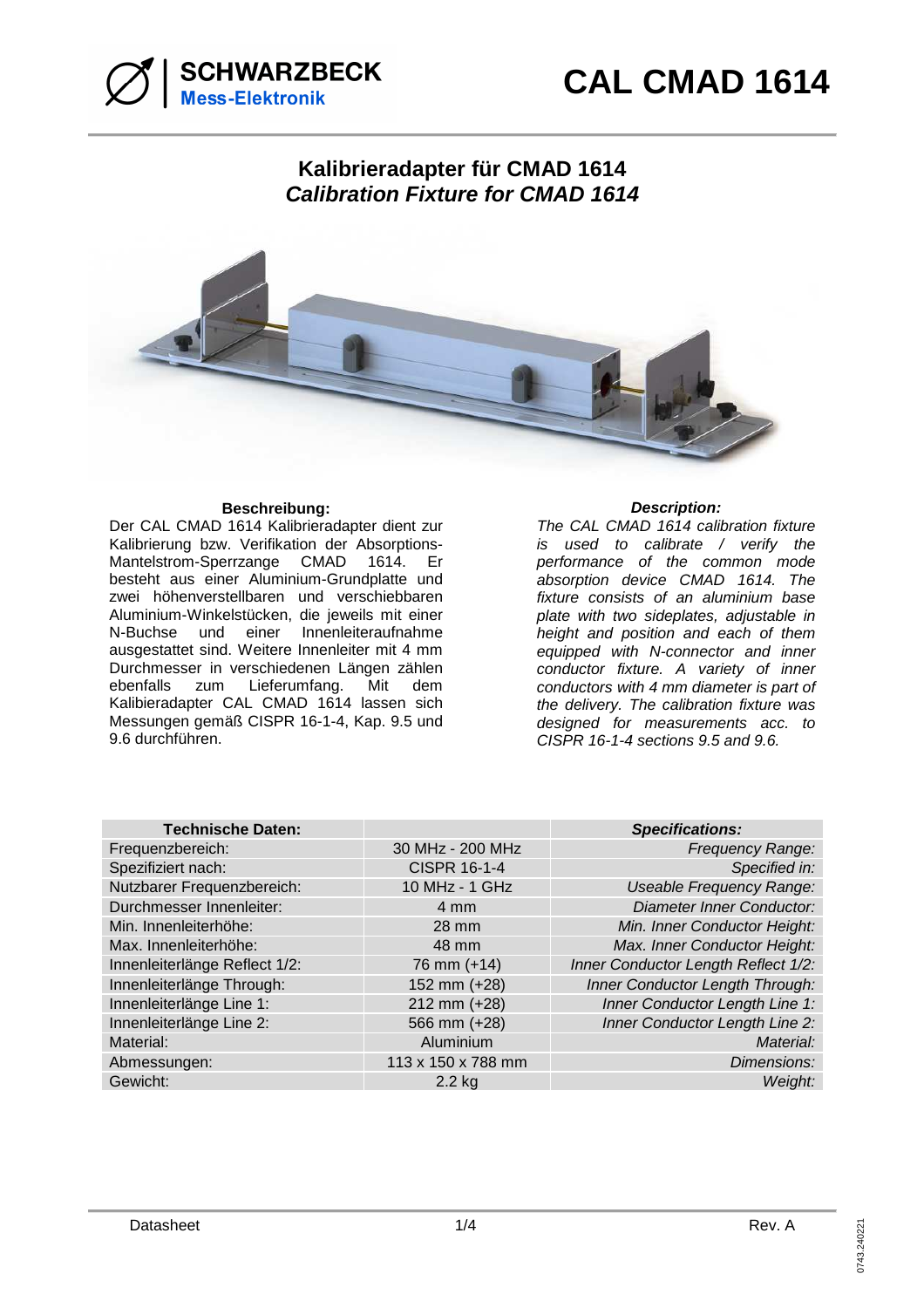

### **Anwendung: Application:**

Zunächst sollte die Höhe des Innenleiters so eingestellt werden, daß er möglichst mittig durch die CMAD verläuft. Dazu können an den Seitenteilen die Kreuzgriffschrauben gelöst werden und die N-Flanschbuchsen auf die gewünschte Höhe geschoben werden. Anschließend werden die Kreuzgriffschrauben wieder angezogen und der Vorgang für die gegenüberliegende Flanschbuchse wiederholt. Durch Einlegen der CMAD in den Adapter sollte abschließend die korrekte Höhe des Innenleiters verifiziert werden und ggfs. noch einmal genau angepaßt werden. Die gefundene Höhe darf während des TRL-Kalibriervorgangs und der folgenden Messung nicht mehr verändert werden.

### **Kalibrierung: Calibration:**

Die Kalibrierung der CMAD 1614 kann unter Verwendung der TRL-Methode vorgenommen werden. TRL bedeutet Through Reflect Line und ist in der Regel bei modernen Vektor-Netzwerkanalysatoren als Kalibrierroutine verfügbar. Details zur Anwendung des TRL-Verfahrens findet man in der Dokumentation des Netzwerkanalysators. Gleiches gilt auch für die Parametereingabe der Kalibrierstandards. Die folgende Tabelle enthält die Daten der<br>Kalibrierstandards, die in den Kalibrierstandards, die Netzwerkanalysator eingegeben werden müssen. Hierbei ist zu beachten, daß die tatsächlich gemessene Länge der Standards etwas von den Tabellenwerten abweicht, da an den Enden des Kalibrieradapters bereits 14 mm durch die Stecker eingenommen werden.

First of all it is recommended to adjust the height of the inner conductor that it is centered in the CMAD. This can be done by releasing both star knobs and moving the N-connector to the desired position. As soon as the correct height is found, tighten the star knobs and repeat the same for the opposite side. It is advisable to embed the CMAD in the calibration fixture and verify the correct height of the inner conductor, if needed, do a fine adjustment. The height shall not be changed during the TRLcalibration procedure and the following measurement to obtain meaningful results.

The calibration of the CMAD 1614 can be done using the TRL-method. TRL means "Through", "Reflect", "Line" and is usually implemented in modern vector network analyzers. Further information about the application of the TRL-method can be found in the documentation of the network analyzer. The same applies for the data input of the calibration standards. The following table contains the data of the calibration standards to be used by the vector network analyzer. It is worth to notice that the actually measured length of the inner conductors deviates by 14 mm or 28 mm from the tabular values since the inner conductor plugs come with 14 mm length on each side.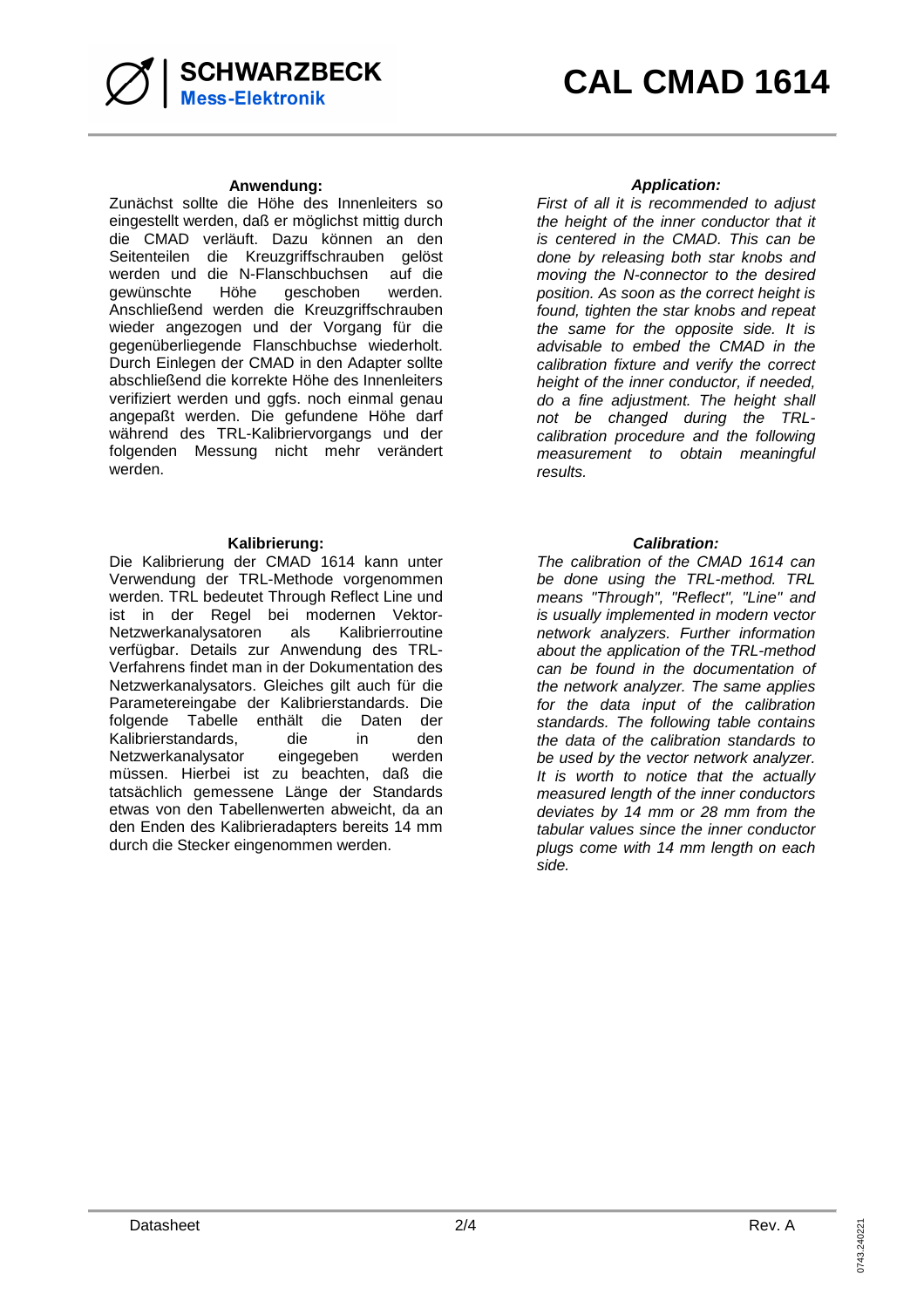| Kalibrierstandards                         | <b>Parameter</b> | <b>Calibration Standards</b>         |
|--------------------------------------------|------------------|--------------------------------------|
| <b>Reflect Port 1</b>                      | 90 mm            | <b>Reflect Port 1</b>                |
| Leerlaufendes Leitungsstück, definiert die | Open             | An open transmission line, defines   |
| Referenzebene der Messung für S11.         |                  | the reference plane<br>for<br>the    |
| (siehe Abb.1)                              |                  | S11-measurement (see Fig. 1)         |
| <b>Reflect Port 2</b>                      | 90 mm            | <b>Reflect Port 2</b>                |
| Leerlaufendes Leitungsstück, definiert die | Open             | An open transmission line, defines   |
| Referenzebene der Messung für S22.         |                  | the reference plane<br>for<br>the    |
| (siehe Abb.1)                              |                  | S22-measurement (see Fig. 1)         |
| <b>Through</b>                             | 180 mm           | Through                              |
| Durchverbindung (siehe Abb.2)              |                  | Through connection (see Fig. 2)      |
| Line 1                                     | 240 mm           | Line 1                               |
| Leitungsstück<br>(kurz)<br>zur             |                  | A short transmission line to extend  |
| Frequenzbereichserweiterung nach oben      |                  | the frequency range to higher        |
| (nicht zwingend notwendig für 30-200       |                  | frequencies (not mandatory to        |
| MHz) (siehe Abb.3)                         |                  | cover 30-200 MHz). (see Fig. 3)      |
| Line 2                                     | 594 mm           | Line 2                               |
| Leitungsstück (lang), setzt sich aus der   |                  | A longer transmission line, includes |
| Länge der CMAD und der zweifachen          |                  | the length of the clamp and twice    |
| "Reflect" Standards<br>Länge<br>des        |                  | the length of "Reflect" standards    |
| zusammen. (siehe Abb.4)                    |                  | (see Fig. 4)                         |



Abb. 1: Reflect Port 1 und Reflect Port 2 Kalibrierstandards Fig. 1: Reflect Port 1 and Reflect Port 2 calibration standards